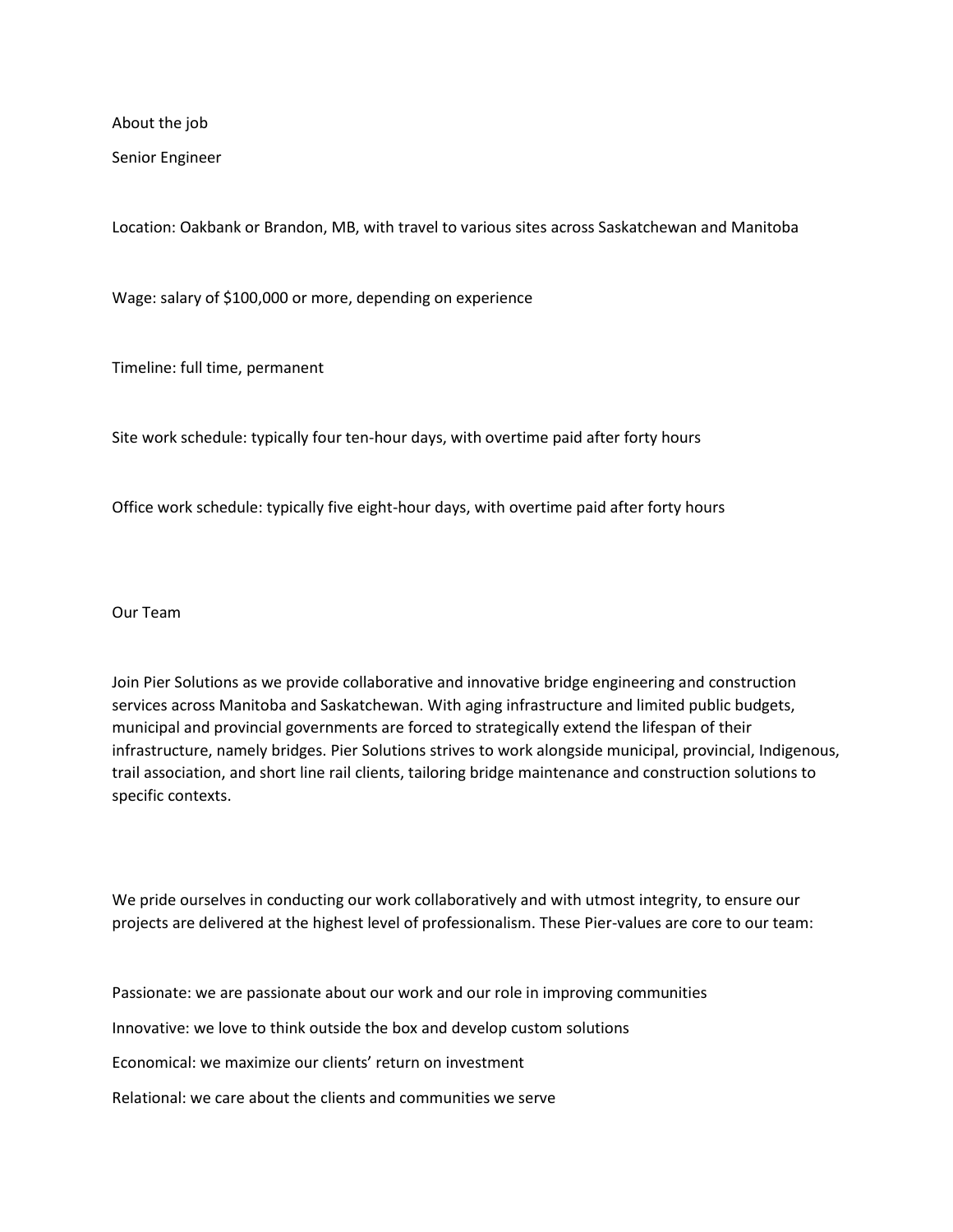Apply today to join the prairie's leading rural bridge company! At Pier Solutions, we look to utilize the gifts of everyone on our team. Our services result from the unique passions, skills and personalities of each employee. Growing and supporting our employees' passions with challenging projects, training, resources, and family benefits is our commitment.

Find out more about us at www.pier-solutions.ca

Job Description

As Pier's Senior Bridge Engineer, you are tasked with taking an entrepreneurial approach to securing contracts, fostering innovative solutions, building relationships with clients, mentoring and leading our team, and providing strategic input to the company as a whole. If you have a passion for bridge construction, project management, and design, this job is for you!

In this position, your responsibilities would include the following:

Leading large project proposal development and contract negotiations

Providing senior project management leadership on major projects, delegating responsibilities, and mentoring our team of project managers

Providing the primary point of contact for clients and leading client meetings, fostering a collaborative, and trusting environment

Overseeing internal kickoff meetings, check-ins, and debriefs throughout the course of projects

Working together with project managers to report on project progress, ensuring procedures and requirements are followed or improved

Maintaining an exceptional standard of professionalism and respect on site for everyone involved, and managing conflict as it arises

Resolving technical and construction related challenges internally and externally

Providing design expertise and mentorship for EITs

Maturing the overall services and capacities of our operations team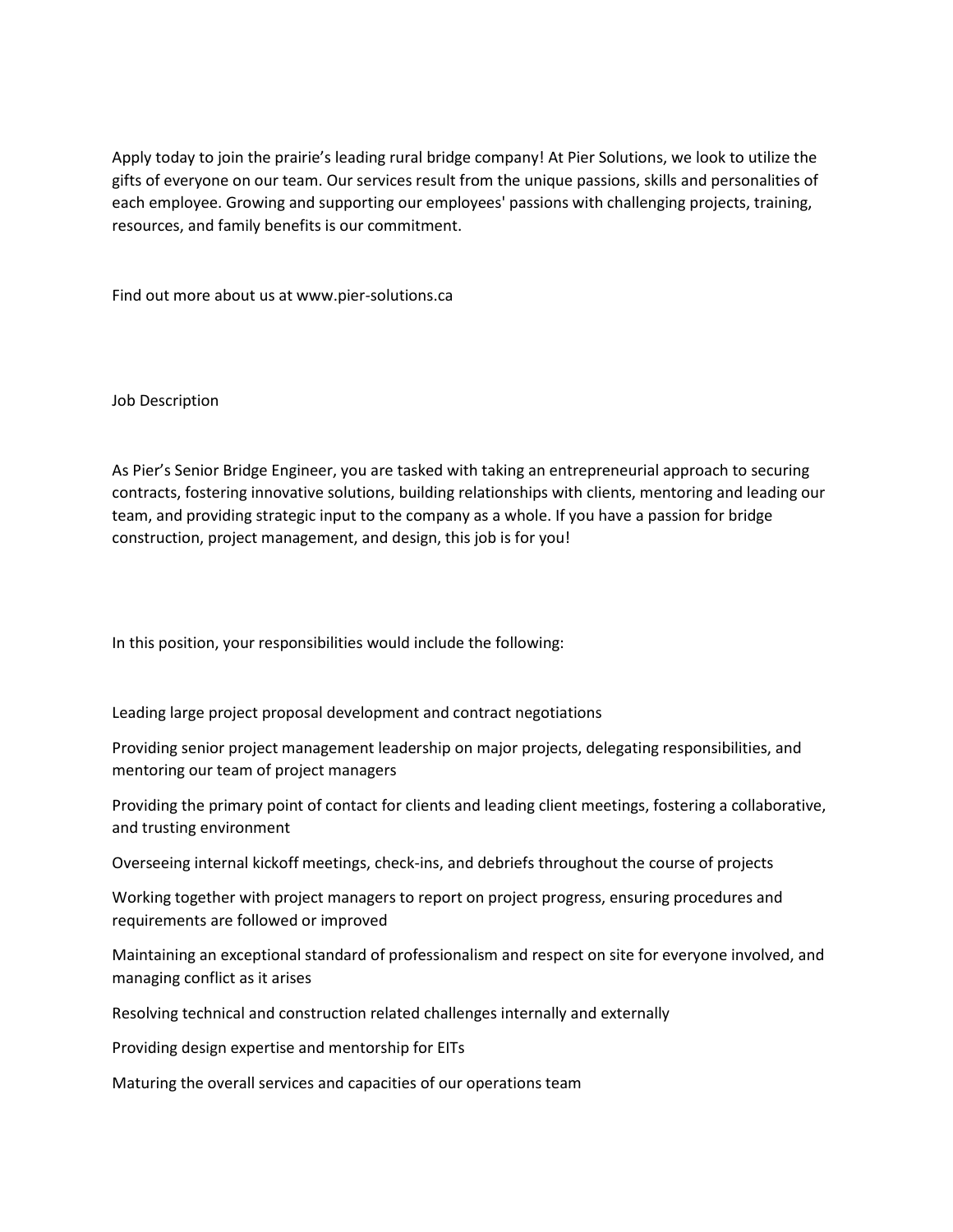Overseeing project schedules and teams for multiple projects

Developing corporate strategic plans for operations, ensuring challenge, preparedness, and stability for Pier's operations team

Education and Experience

10 plus years of project management and/or operations management experience Leadership experience and training (of varying types) is required Demonstrated exceptional communication, planning, and time management skills Civil tech diploma or civil engineering degree Construction/carpentry experience

## Character

Goal oriented; team driven; service focused Collaborative, innovative, and creative style Ability to inspire teams to reach new levels

## Other Requirements

Desire for professional development Ability to work on the road in Manitoba and Saskatchewan Ability to perform physically demanding field work Class 5 license

## Application

Please submit your resume and cover letter to **team@pier-solutions.ca**. The position will remain open until March 10th, 2022 at a minimum or until filled. Please email us if you intend to apply or if you have any questions.